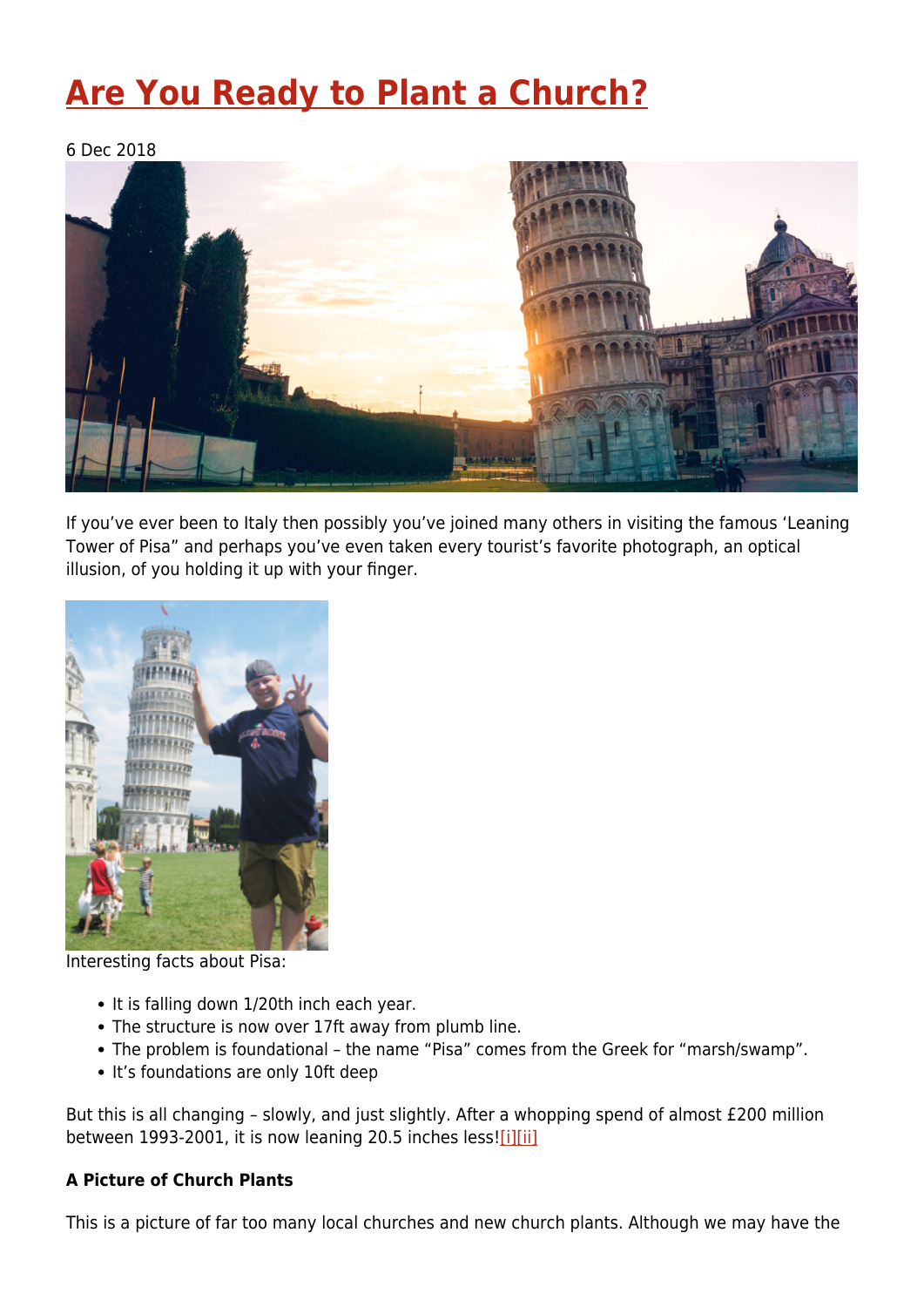best of intentions, to get things going and to reach the lost, the 'building' goes up, but in such a way that means it is forever flawed and may never reflect the original blueprint.

It can often be almost impossible to correct fundamental and foundational errors later on

We read this sobering caution in 1 Corinthians 3:10, 'According to the grace of God given to me, like a skilled master builder I laid a foundation, and someone else is building upon it. Let each one take care how he builds upon it.'

It can often be almost impossible to correct fundamental and foundational errors later on, even with great expertise, labour and finance. Whilst we don't need a 'word' from the Lord to plant a church, as we have all got the 'word' we need in the Great Commission and a clear apostolic mandate to do so, we do need 'wisdom' when planting churches.

## **Four Reasons to W.A.I.T. Before You Plant a Church**

### **1. 'Went' vs 'Sent'**

In some circles, new churches are actually more the result of 'splants' (a split + a plant) than plants! This happens when a group of people within an existing church wants to plant because they are frustrated with aspects of their current church. It's not that there is a total breakdown of relationship, but they want to go and do church their way.

The problem is that this underlying motivation will inevitably be reproduced in the new church. We reap what we sow. I would strongly encourage you to not only seek the 'blessing' of the local leadership when you plant, but to also address any underlying issues of the heart. Be a 'sent one'.

In the dispute between Paul and Barnabas over young John Mark, it is evident that Paul's future ministry had the 100% backing of his church. He and Silas were 'sent ones', whereas the text seems to suggest that Barnabas hadn't fully addressed issues and headed to Cyprus as a 'went one'. And there arose a sharp disagreement, so that they separated from each other. Barnabas took Mark with him and sailed away to Cyprus, but Paul chose Silas and departed, having been commended by the brothers to the grace of the Lord. And he went through Syria and Cilicia, strengthening the churches. (Acts 15:39-41)

#### **2. Apostolic Perspective**

One of the greatest gifts any church planter can experience is perspective from those serving on an apostolic team. We don't like to admit it, but often our zeal overtakes both our wisdom and time frames.

We read in Proverbs 14:16, 'The wise watch their steps and avoid evil; fools are headstrong and reckless.' (The Message)

Take the time to invite the perspective of others, particularly from seasoned members of an apostolic team.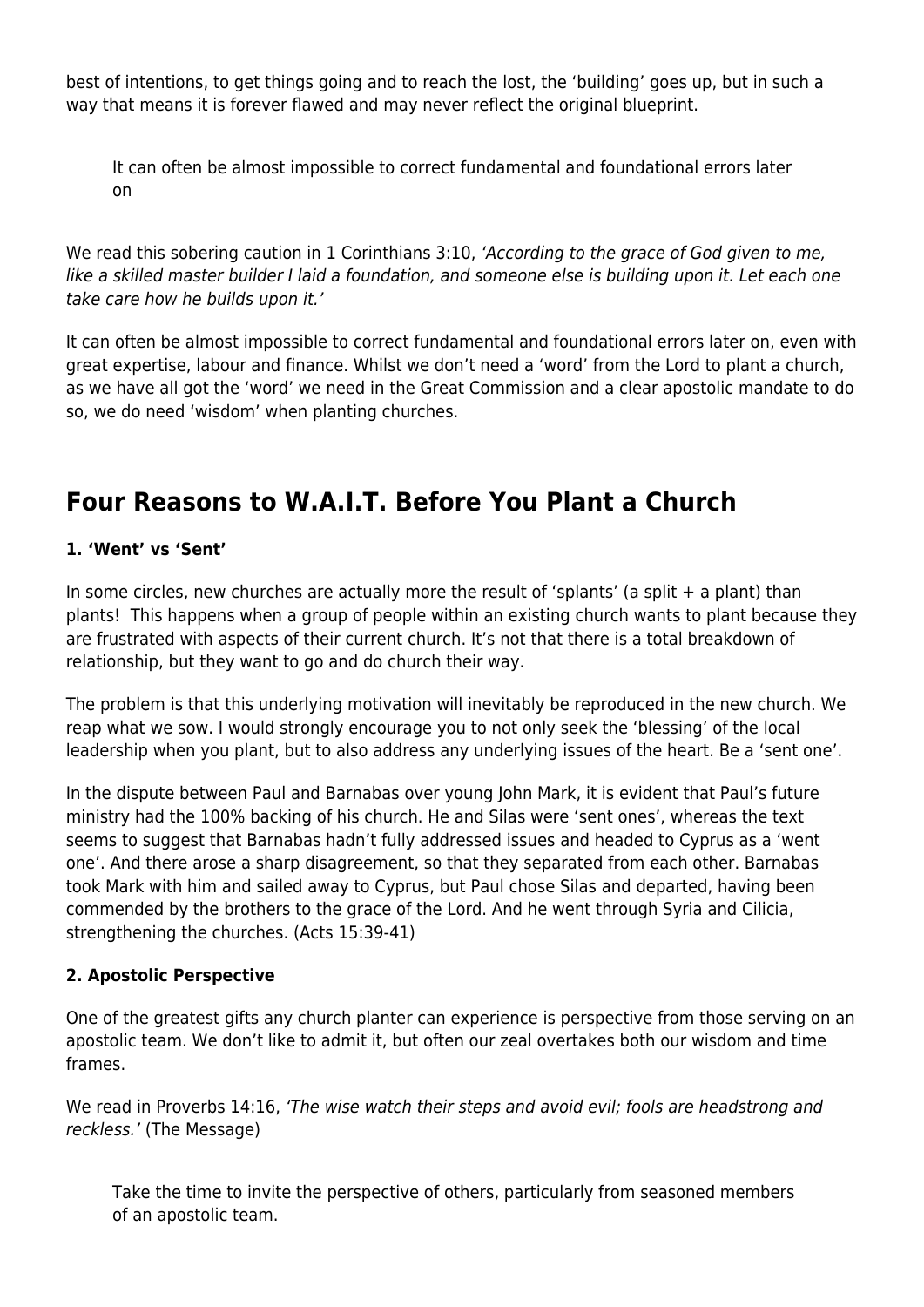One of the greatest preachers in the New Testament had a blind spot. For him it was doctrinal. 'He (Apollos) began to speak boldly in the synagogue, but when Priscilla and Aquila heard him, they took him aside and explained to him the way of God more accurately.' (Acts 18:26)

Take the time to invite the perspective of others, particularly from seasoned members of an apostolic team. Proactively ask them what blind spots there may currently be in your personal life, marriage, ministry, doctrine or plans for the church plant. Much heartache will be avoided, not only by us but also the people whom we will pastor, if we address any areas in our lives that are not reflecting Jesus well.

#### **3. Imitation**

'And you became imitators of us and of the Lord, for you received the word in much affliction, with the joy of the Holy Spirit, so that you became an example to all the believers in Macedonia and in Achaia.' (1 Thessalonians 1:6-7)

As Dudley Daniels often said, 'It's far more important what we are born into than what we have come out of.'

What an amazing description of the saints in Thessalonica! The leaders reflected Jesus to the people and they had become imitators of them to such a degree that everyone was talking about them. There's a principle found in Genesis which we must never ignore. We reproduce after our kind. What if everyone in the church you were planting became like you? It's not that we need to be perfect before we plant; however, if there are areas that we have failed to address in our characters, our families or our lives, then others will inevitably imitate them. As Dudley Daniels often said, 'It's far more important what we are born into than what we have come out of.'

Let's work through those issues in our lives which we wouldn't want others to imitate before we plant, otherwise all we end up doing is discipling new believers into a dysfunctional family rather than into a household of faith that is worthy of imitation.

#### **4. Tests**

Before boarding any airplane, I am thankful that not only have the pilots been through intensive training and ongoing testing, but also that every component of the plane itself has gone through rigorous testing. This is to ensure that it can endure the inevitable stresses of many flights and safely carry the passengers to their final destination. How much more, as those charged with overseeing God's flock and responsible for many precious saints, are we in need of tests?

Church planting is NOT an experiment. We're responsible for peoples' very lives. We must embrace and pass the tests that will qualify us for this work. Even after we plant, there will continue to be tests in the life of the church. This is not to mention that final test in eternity when the King returns. We are cautioned that our work will be tested by fire:

'Now if anyone builds on the foundation with gold, silver, precious stones, wood, hay, straw— each one's work will become manifest, for the Day will disclose it, because it will be revealed by fire, and the fire will test what sort of work each one has done. If the work that anyone has built on the foundation survives, he will receive a reward. If anyone's work is burned up, he will suffer loss, though he himself will be saved, but only as through fire.' (1 Corinthians 3:12-15)